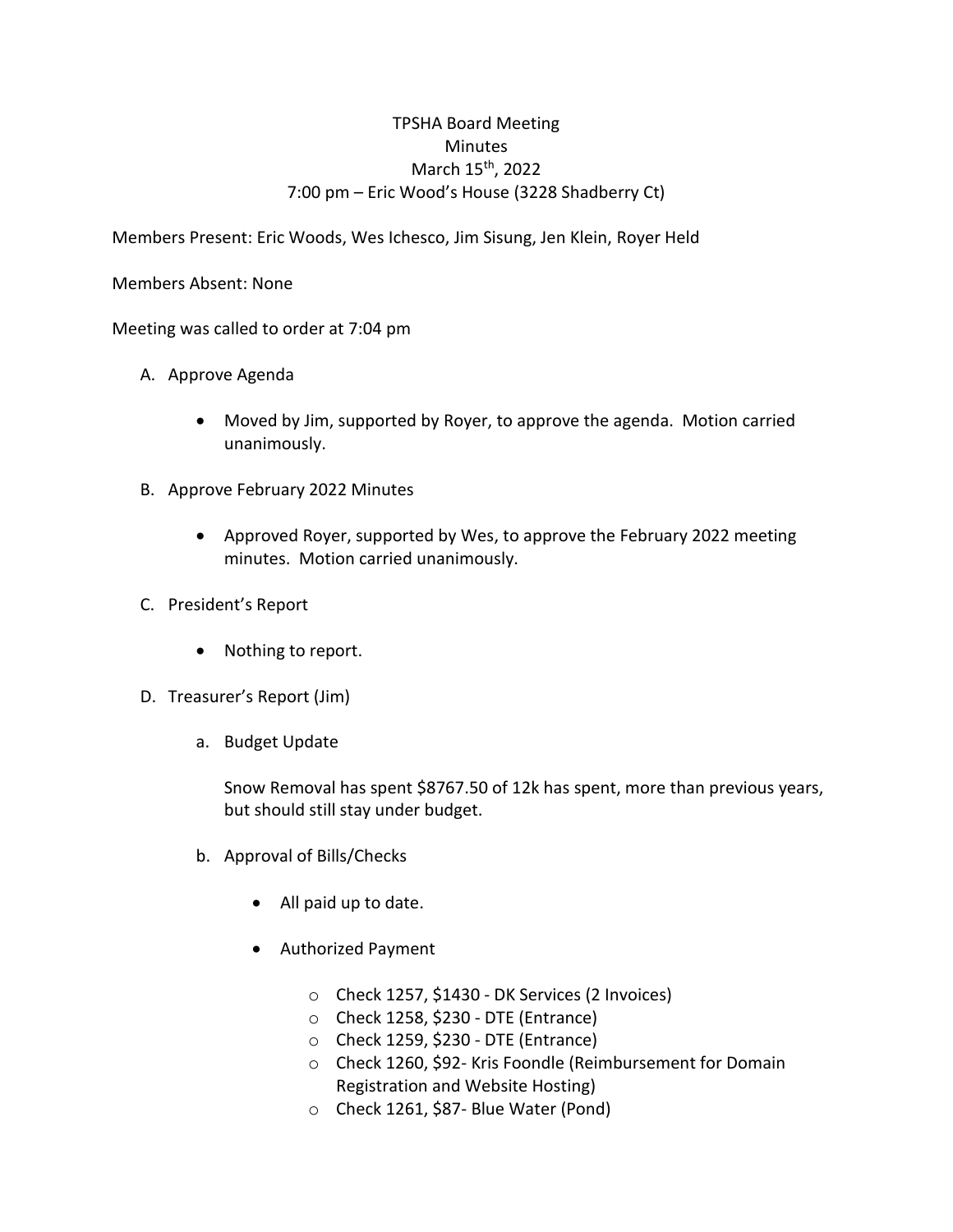- Motion to approve Royer, supported by Eric, to authorize and approve all bills and checks. Motion carried unanimously.
- c. 2022 Budget
	- List of what are our accounts are currently at (2022 Net Worth)
		- o Huntington (Checking)- \$37,357.15
		- o True Community Savings & Huntington Money Mkt (Road Total)- \$257,944.44
	- Discussion: Do we want to start looking at investing our road fund (while we wait until we repave), next meeting we will look more closely at options.
- E. Grounds Report
	- a. Pond Contract

Has been signed.

- Both ponds will be tested by Blue Water and see if there were any improvements. Last year's test results will be compared to where the lakes are at. Results will be shared when collected.
- b. Patel Boundary Lines
	- Royer spoke with the township to be able to split the property. Still waiting on a reply for exactly what will be needed from us. Will wait to get information back from the township on what they need to know how to move forward.
- c. Crack Sealing and Pothole Repair (South Entrance)
	- Look into getting bids on crack sealing.
	- Look into getting information about who can help with the pillars at both entrances.
	- Pothole Repair was filled by Royer. Completed on Saturday, March 12, 2022.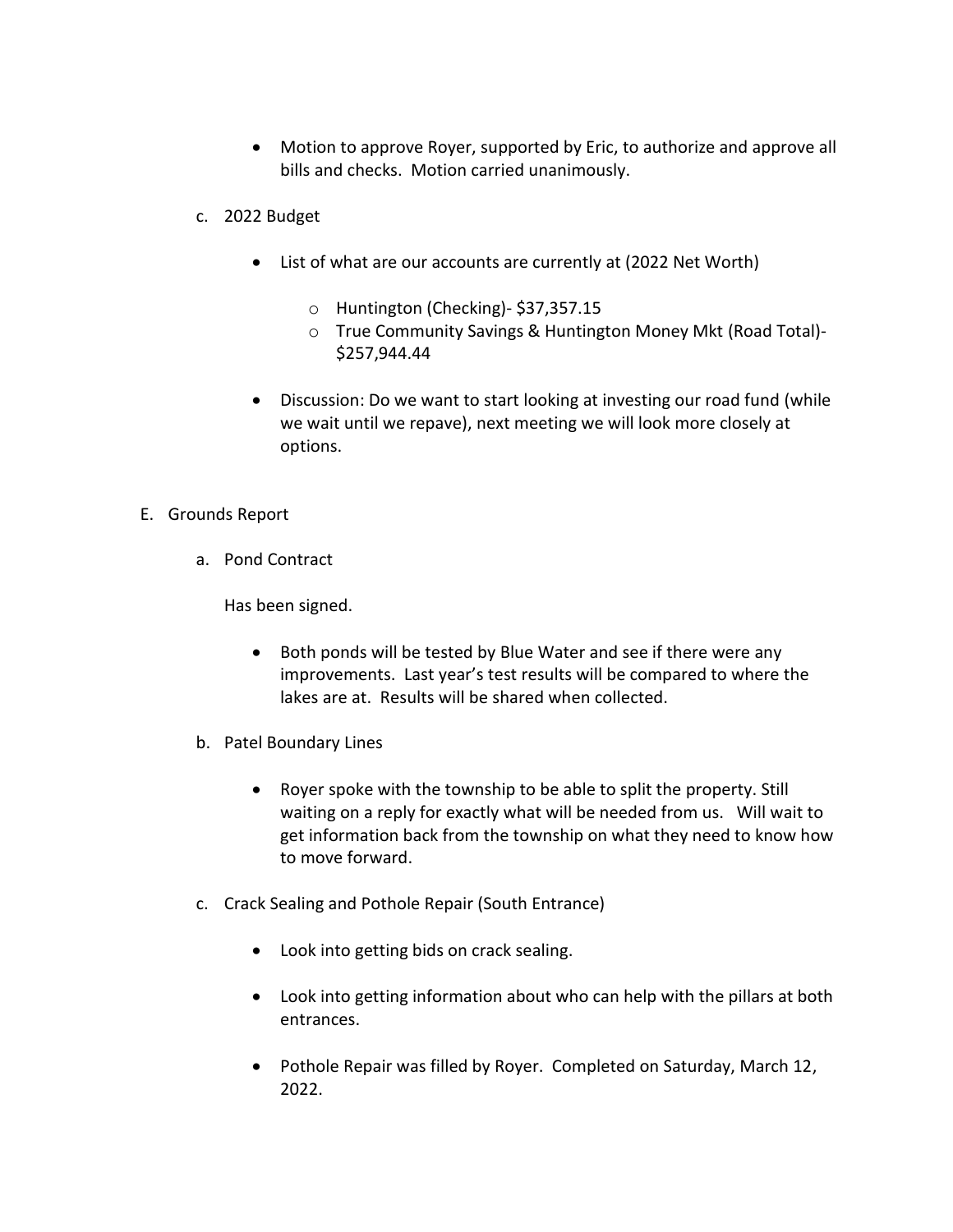- d. French Drain Required at Mailbox Area
	- Will look to dig a trench and back fill to help with the draining the water.
- e. Mailbox #7 Lock Issue
	- Has been determined out of service.
- F. Future Business
	- a. Fence Completion Plan
		- Will need to get an assessment and get a poll out to the community and determine how we finish the project.
		- Will get a quote for the fence, full completion of the fence.
		- Work to put a proposal to share with the community.
	- b. Plan for pillar repair at both entrances
		- See above- discussed in the Grounds Report.
- G. Updates, Announcements, and Open Floor
	- a. Thoughts on dog waste trash cans at each entrance
		- Are finding dog waste left behind, looking to find options. No solution at this time. Just a talking point.
		- Adding a 2<sup>nd</sup> library for kids, look into pricing to add it. Jim is going to email Brian and Sue to gather more information.
		- Start a work group to start to cut things down early at the north entrance.
		- Look to get a contract together for the grounds (Lee's Outdoor Services). Easier to help with budget management.
		- Put to an email/questionnaire together to send to the community to get a pulse of what they would be interested in improving in the community.